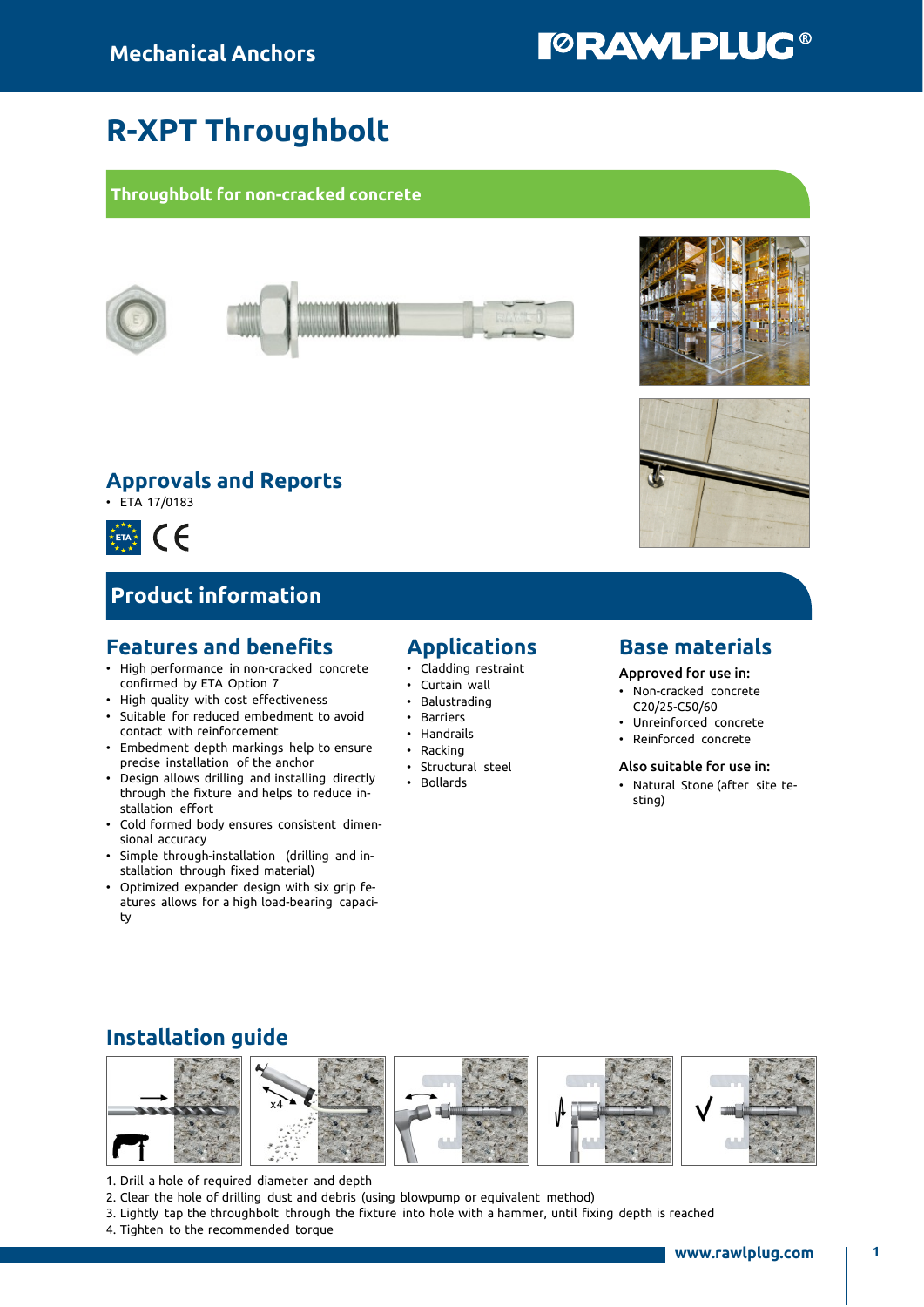# **TORAWLPLUG®**

### Product information



|                |                     |                      |                 | Anchor | <b>Fixture</b>       |                               |                                             |  |
|----------------|---------------------|----------------------|-----------------|--------|----------------------|-------------------------------|---------------------------------------------|--|
|                |                     | <b>Approval type</b> | <b>Diameter</b> | Length |                      | Max. thickness $t_{fix}$ for: | <b>Hole diameter</b>                        |  |
| <b>Size</b>    | <b>Product Code</b> |                      | d               | L.     | $h_{\text{nom,red}}$ | $h_{\text{nom,std}}$          | $\mathsf{d}_{\scriptscriptstyle\mathsf{F}}$ |  |
|                |                     | $\sim$               | [mm]            | [mm]   | [mm]                 | [mm]                          | [mm]                                        |  |
|                | R-XPT-06050/10      | AT-15-9327/14        | 6               | 50     | 10                   | $\overline{\phantom{a}}$      | $\overline{7}$                              |  |
|                | R-XPT-06065/5       | AT-15-9327/14        | 6               | 65     | 25                   | 5                             | $\overline{7}$                              |  |
| M <sub>6</sub> | R-XPT-06085/25      | AT-15-9327/14        | 6               | 85     | 45                   | 25                            | $\overline{7}$                              |  |
|                | R-XPT-06100/40      | AT-15-9327/14        | 6               | 100    | 60                   | 40                            | $\overline{7}$                              |  |
|                | R-XPT-08050/5       | AT-15-9327/14        | 8               | 50     | 5                    | $\overline{\phantom{a}}$      | 9                                           |  |
|                | R-XPT-08060/10      | ETA 17/0183          | 8               | 60     | 10                   | $\overline{a}$                | 9                                           |  |
|                | R-XPT-08065/15      | ETA 17/0183          | 8               | 65     | 15                   | $\overline{\phantom{a}}$      | 9                                           |  |
|                | R-XPT-08075/10      | ETA 17/0183          | 8               | 75     | 25                   | 10                            | 9                                           |  |
| M8             | R-XPT-08080/15      | ETA 17/0183          | 8               | 80     | 30                   | 15                            | 9                                           |  |
|                | R-XPT-08085/20      | ETA 17/0183          | 8               | 85     | 35                   | 20                            | 9                                           |  |
|                | R-XPT-08095/30      | ETA 17/0183          | 8               | 95     | 45                   | 30                            | 9                                           |  |
|                | R-XPT-08115/50      | ETA 17/0183          | 8               | 115    | 65                   | 50                            | 9                                           |  |
|                | R-XPT-08140/75      | ETA 17/0183          | 8               | 140    | 90                   | 75                            | 9                                           |  |
|                | R-XPT-08150/85      | ETA 17/0183          | 8               | 150    | 100                  | 85                            | 9                                           |  |
| M10            | R-XPT-10065/5       | ETA 17/0183          | 10              | 65     | 5                    | $\overline{\phantom{a}}$      | 11                                          |  |
|                | R-XPT-10080/10      | ETA 17/0183          | 10              | 80     | 20                   | 10                            | 11                                          |  |
|                | R-XPT-10095/25      | ETA 17/0183          | 10              | 95     | 35                   | 25                            | 11                                          |  |
|                | R-XPT-10115/45      | ETA 17/0183          | 10              | 115    | 55                   | 45                            | 11                                          |  |
|                | R-XPT-10130/60      | ETA 17/0183          | 10              | 130    | 70                   | 60                            | 11                                          |  |
|                | R-XPT-10140/70      | ETA 17/0183          | 10              | 140    | 80                   | 70                            | 11                                          |  |
|                | R-XPT-10150/80      | ETA 17/0183          | 10              | 150    | 90                   | 80                            | 11                                          |  |
|                | R-XPT-10180/110     | ETA 17/0183          | 10              | 180    | 120                  | 110                           | 11                                          |  |
|                | R-XPT-12080/5       | ETA 17/0183          | 12              | 80     | 5                    | $\overline{\phantom{a}}$      | 13                                          |  |
|                | R-XPT-12100/5       | ETA 17/0183          | 12              | 100    | 25                   | 5                             | 13                                          |  |
|                | R-XPT-12120/25      | ETA 17/0183          | 12              | 120    | 45                   | 25                            | 13                                          |  |
|                | R-XPT-12125/30      | ETA 17/0183          | 12              | 125    | 50                   | 30                            | 13                                          |  |
|                | R-XPT-12135/40      | ETA 17/0183          | 12              | 135    | 60                   | 40                            | 13                                          |  |
|                | R-XPT-12140/45      | ETA 17/0183          | 12              | 140    | 65                   | 45                            | 13                                          |  |
| M12            | R-XPT-12150/55      | ETA 17/0183          | 12              | 150    | 75                   | 55                            | 13                                          |  |
|                | R-XPT-12160/65      | ETA 17/0183          | 12              | 160    | 85                   | 65                            | 13                                          |  |
|                | R-XPT-12180/85      | ETA 17/0183          | 12              | 180    | 105                  | 85                            | 13                                          |  |
|                | R-XPT-12200/105     | ETA 17/0183          | 12              | 200    | 125                  | 105                           | 13                                          |  |
|                | R-XPT-12220/125     | ETA 17/0183          | 12              | 220    | 145                  | 125                           | 13                                          |  |
|                | R-XPT-12250/155     | ETA 17/0183          | $12$            | 250    | 175                  | 155                           | 13                                          |  |
|                | R-XPT-12280/185     | ETA 17/0183          | 12              | 280    | 205                  | 185                           | 13                                          |  |
|                | R-XPT-16100/5       | ETA 17/0183          | 16              | 100    | 5                    | $\overline{\phantom{a}}$      | 18                                          |  |
|                | R-XPT-16105/10      | ETA 17/0183          | 16              | 105    | 10                   | $\overline{\phantom{a}}$      | 18                                          |  |
|                | R-XPT-16125/5       | ETA 17/0183          | 16              | 125    | 25                   | 5                             | 18                                          |  |
|                | R-XPT-16140/20      | ETA 17/0183          | 16              | 140    | 40                   | 20                            | 18                                          |  |
| M16            | R-XPT-16150/30      | ETA 17/0183          | 16              | 150    | 50                   | 30                            | 18                                          |  |
|                | R-XPT-16160/40      | ETA 17/0183          | 16              | 160    | 60                   | 40                            | 18                                          |  |
|                | R-XPT-16180/60      | ETA 17/0183          | 16              | 180    | 80                   | 60                            | 18                                          |  |
|                | R-XPT-16200/80      | ETA 17/0183          | 16              | 200    | 100                  | 80                            | 18                                          |  |
|                | R-XPT-16220/100     | ETA 17/0183          | 16              | 220    | 120                  | 100                           | 18                                          |  |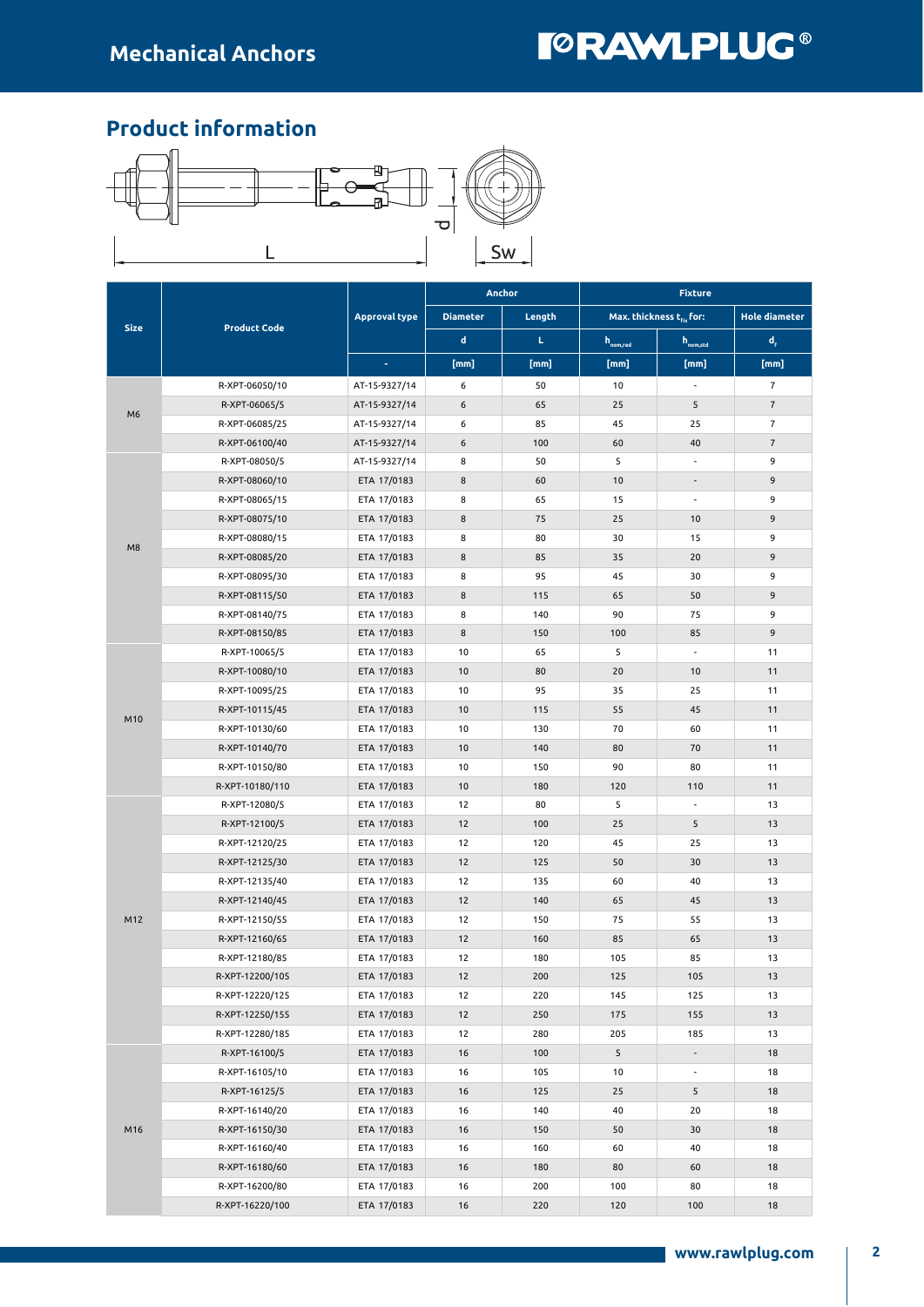### Product information

|             |                     |                      |                 | <b>Anchor</b> | <b>Fixture</b>       |                          |                |  |
|-------------|---------------------|----------------------|-----------------|---------------|----------------------|--------------------------|----------------|--|
|             | <b>Product Code</b> | <b>Approval type</b> | <b>Diameter</b> | Length        |                      | Max. thickness t. for:   |                |  |
| <b>Size</b> |                     |                      | $\mathbf d$     | L.            | $h_{\text{nom.red}}$ | $h_{nom, std}$           | $d_{\epsilon}$ |  |
|             |                     | ÷                    | [mm]            | [mm]          | [mm]                 | [mm]                     | [mm]           |  |
| M16         | R-XPT-16250/130     | ETA 17/0183          | 16              | 250           | 150                  | 130                      | 18             |  |
|             | R-XPT-16280/160     | ETA 17/0183          | 16              | 280           | 180                  | 160                      | 18             |  |
|             | R-XPT-16300/180     | ETA 17/0183          | 16              | 300           | 200                  | 180                      | 18             |  |
|             | R-XPT-20125/5       | ETA 17/0183          | 20              | 125           | 5                    | $\overline{\phantom{a}}$ | 22             |  |
|             | R-XPT-20160/20      | ETA 17/0183          | 20              | 160           | 40                   | 20                       | 22             |  |
| M20         | R-XPT-20200/60      | ETA 17/0183          | 20              | 200           | 80                   | 60                       | 22             |  |
|             | R-XPT-20250/110     | ETA 17/0183          | 20              | 250           | 130                  | 110                      | 22             |  |
|             | R-XPT-20300/160     | ETA 17/0183          | 20              | 300           | 180                  | 160                      | 22             |  |
| M24         | R-XPT-24180/20      | AT-15-9327/14        | 24              | 180           | 35                   | 20                       | 26             |  |
|             | R-XPT-24260/100     | AT-15-9327/14        | 24              | 260           | 115                  | 100                      | 26             |  |
|             | R-XPT-24300/140     | AT-15-9327/14        | 24              | 300           | 155                  | 140                      | 26             |  |

### Installation data



| <b>Size</b>                     |                     |      | M <sub>6</sub> | <b>M8</b> | M10 | M12 | M16 | <b>M20</b> | M24 |  |
|---------------------------------|---------------------|------|----------------|-----------|-----|-----|-----|------------|-----|--|
| Thread diameter                 | d                   | [mm] | 6              | 8         | 10  | 12  | 16  | 20         | 24  |  |
| Hole diameter in substrate      | $d_{0}$             | [mm] | 6              | 8         | 10  | 12  | 16  | 20         | 24  |  |
| Installation torque             | $T_{inst}$          | [Nm] | 5              | 15        | 30  | 50  | 100 | 200        | 300 |  |
| Wrench size                     | Sw                  | [mm] | 10             | 13        | 17  | 19  | 24  | 30         | 36  |  |
| <b>STANDARD EMBEDMENT DEPTH</b> |                     |      |                |           |     |     |     |            |     |  |
| Min. hole depth in substrate    | $h_{0s}$            | [mm] | 55             | 55        | 59  | 80  | 100 | 119        | 140 |  |
| Min. installation depth         | $h_{\text{nom,s}}$  | [mm] | 50             | 55        | 59  | 80  | 100 | 119        | 135 |  |
| Min. substrate thickness        | $h_{\text{min.s}}$  | [mm] | 84             | 100       | 100 | 136 | 170 | 198        | 224 |  |
| Min. spacing                    | $S_{min, s}$        | [mm] | 45             | 50        | 55  | 75  | 90  | 140        | 180 |  |
| Min. edge distance              | $C_{\text{min, s}}$ | [mm] | 50             | 40        | 50  | 65  | 80  | 100        | 200 |  |
| <b>REDUCED EMBEDMENT DEPTH</b>  |                     |      |                |           |     |     |     |            |     |  |
| Min. hole depth in substrate    | $h_{0,r}$           | [mm] | 35             | 40        | 49  | 60  | 80  | 100        | 125 |  |
| Min. installation depth         | $h_{\text{nom,r}}$  | [mm] | 30             | 40        | 49  | 60  | 80  | 100        | 120 |  |
| Min. substrate thickness        | $h_{min,r}$         | [mm] | 80             | 100       | 100 | 100 | 130 | 158        | 194 |  |
| Min. spacing                    | $S_{min.r}$         | [mm] | 40             | 45        | 55  | 100 | 100 | 125        | 160 |  |
| Min. edge distance              | $C_{min,r}$         | [mm] | 45             | 40        | 65  | 100 | 100 | 125        | 160 |  |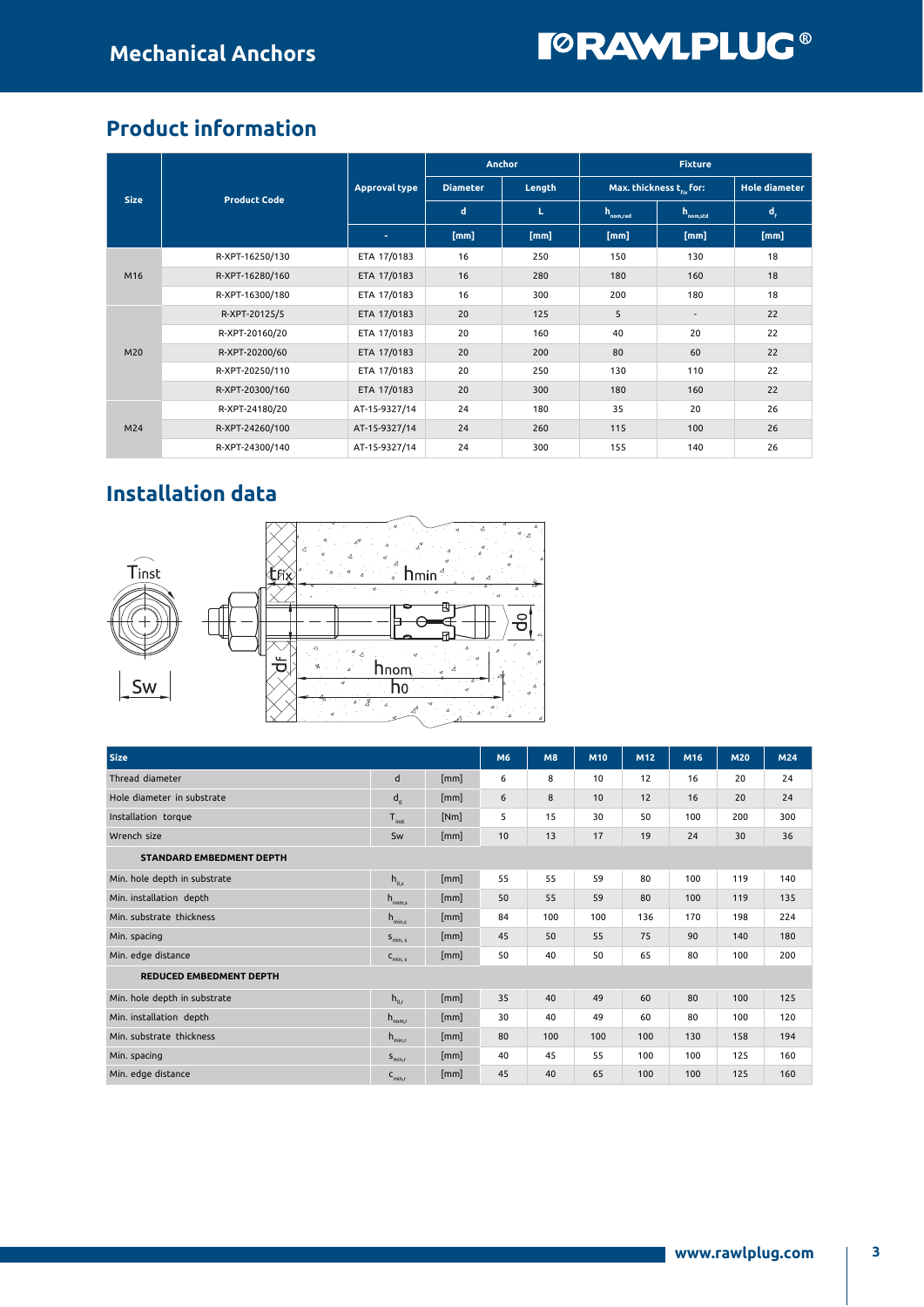### Mechanical properties

| <b>Size</b>                                 | M6                       | <b>M8</b>                  | <b>M10</b> | M12  | M <sub>16</sub> | M20  | M24   |       |        |
|---------------------------------------------|--------------------------|----------------------------|------------|------|-----------------|------|-------|-------|--------|
| Nominal ultimate tensile strength - tension | $\mathbf{L}_{\text{u}k}$ | $[N/mm^2]$                 | 620        | 620  | 620             | 620  | 620   | 620   | 620    |
| Nominal yield strength - tension            | $f_{\rm vk}$             | $[N/mm^2]$                 | 531        | 531  | 531             | 531  | 531   | 531   | 531    |
| Cross sectional area - tension              | $A_{\epsilon}$           | $\text{[mm}^2$             | 14.25      | 25.5 | 40.7            | 60.1 | 106.6 | 162.9 | 234.52 |
| Elastic section modulus                     | $W_{\rm el}$             | $\left[\text{mm}^3\right]$ | 13.15      | 31.2 | 62.3            | 109  | 276.4 | 539.9 | 940.9  |
| Characteristic bending resistance           | $M^0_{Rk,s}$             | [Nm]                       |            | 17   | 35              | 61   | 154   | 301   | 525    |
| Design bending resistance                   | M                        | [Nm]                       | 5.6        | 13.6 | 28              | 48.8 | 123.2 | 240.8 | 420    |

### Basic performance data

Performance data for single anchor without influence of edge distance and spacing - ETAG 001

| <b>Size</b>                          |      | M6   | M8                                  | M10   | M12   | M16   | M20   | M24    |  |  |  |  |
|--------------------------------------|------|------|-------------------------------------|-------|-------|-------|-------|--------|--|--|--|--|
| <b>MEAN ULTIMATE LOAD</b>            |      |      |                                     |       |       |       |       |        |  |  |  |  |
| <b>TENSION LOAD N<sub>Ru,m</sub></b> |      |      |                                     |       |       |       |       |        |  |  |  |  |
| Standard embedment depth             | [kN] | 8.70 | 18.10                               | 19.80 | 28.00 | 49.70 | 65.30 | 67.60  |  |  |  |  |
| Reduced embedment depth              | [kN] | 5.70 | 10.90                               | 11.40 | 21.50 | 43.00 | 45.50 | 62.70  |  |  |  |  |
| <b>SHEAR LOAD V<sub>Rum</sub></b>    |      |      |                                     |       |       |       |       |        |  |  |  |  |
| Standard embedment depth             | [kN] | 6.00 | 12.20                               | 19.20 | 28.00 | 51.50 | 80.90 | 118.60 |  |  |  |  |
| Reduced embedment depth              | [kN] | 6.00 | 12.20                               | 19.06 | 28.00 | 51.50 | 94.70 | 118.60 |  |  |  |  |
| <b>CHARACTERISTIC LOAD</b>           |      |      |                                     |       |       |       |       |        |  |  |  |  |
| <b>TENSION LOAD N<sub>Rk</sub></b>   |      |      |                                     |       |       |       |       |        |  |  |  |  |
| Standard embedment depth             | [kN] | 8.67 | 12.00                               | 12.00 | 25.00 | 39.57 | 40.00 | 38.14  |  |  |  |  |
| Reduced embedment depth              | [kN] | 4.27 | 9.00                                | 9.00  | 16.00 | 26.46 | 35.00 | 31.92  |  |  |  |  |
| <b>SHEAR LOAD V<sub>pk</sub></b>     |      |      |                                     |       |       |       |       |        |  |  |  |  |
| Standard embedment depth             | [kN] | 5.50 | 10.10                               | 16.00 | 23.30 | 43.00 | 67.40 | 97.10  |  |  |  |  |
| Reduced embedment depth              | [kN] | 5.50 | 9.14                                | 9.14  | 16.79 | 43.00 | 67.40 | 97.10  |  |  |  |  |
| <b>DESIGN LOAD</b>                   |      |      |                                     |       |       |       |       |        |  |  |  |  |
|                                      |      |      | <b>TENSION LOAD N<sub>pd</sub></b>  |       |       |       |       |        |  |  |  |  |
| Standard embedment depth             | [kN] | 3.44 | 6.67                                | 6.67  | 13.89 | 21.99 | 22.22 | 15.13  |  |  |  |  |
| Reduced embedment depth              | [kN] | 1.69 | 5.00                                | 5.00  | 8.89  | 14.70 | 19.44 | 12.67  |  |  |  |  |
|                                      |      |      | <b>SHEAR LOAD V<sub>Rd</sub></b>    |       |       |       |       |        |  |  |  |  |
| Standard embedment depth             | [kN] | 4.40 | 8.08                                | 11.55 | 18.64 | 34.40 | 53.92 | 77.68  |  |  |  |  |
| Reduced embedment depth              | [kN] | 4.40 | 6.09                                | 6.09  | 11.20 | 34.40 | 42.28 | 77.68  |  |  |  |  |
|                                      |      |      | <b>RECOMMENDED LOAD</b>             |       |       |       |       |        |  |  |  |  |
|                                      |      |      | <b>TENSION LOAD N<sub>rec</sub></b> |       |       |       |       |        |  |  |  |  |
| Standard embedment depth             | [kN] | 2.46 | 4.76                                | 4.76  | 9.92  | 15.70 | 15.87 | 10.81  |  |  |  |  |
| Reduced embedment depth              | [kN] | 1.21 | 3.57                                | 3.60  | 6.35  | 10.50 | 13.89 | 9.05   |  |  |  |  |
|                                      |      |      | <b>SHEAR LOAD V<sub>rec</sub></b>   |       |       |       |       |        |  |  |  |  |
| Standard embedment depth             | [kN] | 3.14 | 5.77                                | 8.25  | 13.31 | 24.57 | 38.51 | 55.49  |  |  |  |  |
| Reduced embedment depth              | [kN] | 3.14 | 4.35                                | 4.35  | 8.00  | 24.57 | 33.77 | 55.49  |  |  |  |  |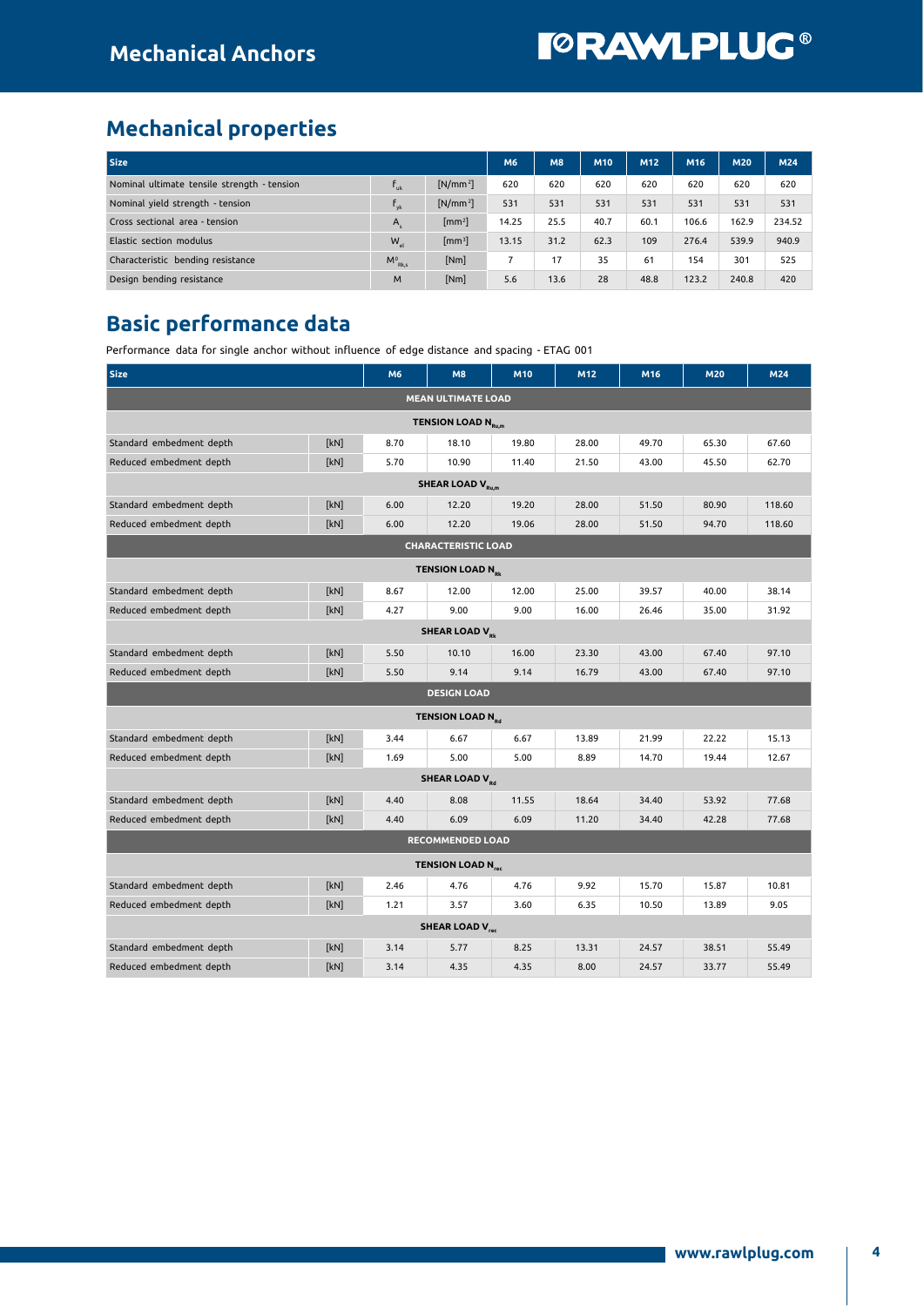### Design performance data

Standard embedment depth

(-) failure is not decisive

| <b>Size</b>                                       |                                       |                          | M6                | M8     | M10    | M12    | M16    | M20    | M24    |  |  |
|---------------------------------------------------|---------------------------------------|--------------------------|-------------------|--------|--------|--------|--------|--------|--------|--|--|
| Effective embedment depth                         | $h_{\text{ef}}$                       | [mm]                     | 42.00             | 47.00  | 49.00  | 68.00  | 85.00  | 99.00  | 112.00 |  |  |
| <b>TENSION LOAD</b>                               |                                       |                          |                   |        |        |        |        |        |        |  |  |
| <b>STEEL FAILURE</b>                              |                                       |                          |                   |        |        |        |        |        |        |  |  |
| Characteristic resistance                         | $N_{Rk,s}$                            | [kN]                     | 8.84              | 15.80  | 25.20  | 37.30  | 66.10  | 101.00 | 145.40 |  |  |
| Partial safety factor                             | $V_{Ms}$                              |                          | 1.40              | 1.40   | 1.40   | 1.40   | 1.40   | 1.40   | 1.40   |  |  |
| PULL-OUT FAILURE; NON-CRACKED CONCRETE C20/25     |                                       |                          |                   |        |        |        |        |        |        |  |  |
| Characteristic resistance                         | $N_{Rk,p}$                            | [kN]                     | 8.67              | 12.00  | 12.00  | 25.00  | 40.00  | 40.00  | 38.14  |  |  |
| <b>PULL-OUT FAILURE</b>                           |                                       |                          |                   |        |        |        |        |        |        |  |  |
| Installation safety factor                        | V <sub>2</sub>                        |                          | 1.68              | 1.20   | 1.20   | 1.20   | 1.20   | 1.20   | 1.68   |  |  |
| Increasing factors for N <sub>Rdn</sub> - C30/37  | $\Psi_c$                              |                          | 1.00              | 1.10   | 1.37   | 1.16   | 1.17   | 1.30   | 1.00   |  |  |
| Increasing factors for N <sub>Rdp</sub> - C40/50  | $\Psi_{\rm c}$                        |                          | 1.00              | 1.21   | 1.74   | 1.33   | 1.34   | 1.59   | 1.00   |  |  |
| Increasing factors for N <sub>Rd,p</sub> - C50/60 | $\Psi_c$                              |                          | 1.00              | 1.32   | 2.10   | 1.49   | 1.50   | 1.89   | 1.00   |  |  |
| <b>CONCRETE CONE FAILURE</b>                      |                                       |                          |                   |        |        |        |        |        |        |  |  |
| Factor for non-cracked concrete                   | k                                     |                          | 10.10             | 10.10  | 10.10  | 10.10  | 10.10  | 10.10  | 10.10  |  |  |
| Factor for non-cracked concrete                   | $\mathsf{k}_{_{\sf{ucr},\sf{N}}}$     |                          | 11.00             | 11.00  | 11.00  | 11.00  | 11.00  | 11.00  | 11.00  |  |  |
| Installation safety factor                        | $V_{2}$                               | $\overline{\phantom{a}}$ | 1.68              | 1.20   | 1.20   | 1.20   | 1.20   | 1.20   | 1.68   |  |  |
| Spacing                                           | $S_{cr,N}$                            | [mm]                     | 126.00            | 141.00 | 147.00 | 204.00 | 255.00 | 297.00 | 336.00 |  |  |
| Edge distance                                     | $C_{cr,N}$                            | [mm]                     | 63.00             | 71.00  | 74.00  | 102.00 | 128.00 | 149.00 | 168.00 |  |  |
| <b>CONCRETE SPLITTING FAILURE</b>                 |                                       |                          |                   |        |        |        |        |        |        |  |  |
| Spacing                                           | $S_{cr,SD}$                           | [mm]                     | 210.00            | 240.00 | 260.00 | 370.00 | 430.00 | 530.00 | 580.00 |  |  |
| Edge distance                                     | $\mathsf{C}_{\mathrm{cr,sp}}$         | [mm]                     | 105.00            | 120.00 | 130.00 | 185.00 | 215.00 | 265.00 | 290.00 |  |  |
| Installation safety factor                        | V <sub>2</sub>                        |                          | 1.68              | 1.20   | 1.20   | 1.20   | 1.20   | 1.20   | 1.68   |  |  |
|                                                   |                                       |                          | <b>SHEAR LOAD</b> |        |        |        |        |        |        |  |  |
| <b>STEEL FAILURE</b>                              |                                       |                          |                   |        |        |        |        |        |        |  |  |
| Characteristic resistance without lever arm       | $V_{Rk,s}$                            | [kN]                     | 5.50              | 10.10  | 16.00  | 23.30  | 43.00  | 67.40  | 97.10  |  |  |
| Ductility factor                                  | $k_{7}$                               | $\overline{\phantom{a}}$ | 0.80              | 0.80   | 0.80   | 0.80   | 0.80   | 0.80   | 0.80   |  |  |
| Characteristic resistance with lever arm          | $\mathsf{M}_{\textrm{Rk},\mathsf{s}}$ | [Nm]                     | 7.34              | 17.00  | 35.00  | 61.00  | 154.00 | 301.00 | 525.00 |  |  |
| Partial safety factor                             | $V_{Ms}$                              |                          | 1.25              | 1.25   | 1.25   | 1.25   | 1.25   | 1.25   | 1.25   |  |  |
| <b>CONCRETE PRY-OUT FAILURE</b>                   |                                       |                          |                   |        |        |        |        |        |        |  |  |
| Factor                                            | k                                     |                          | 1.00              | 1.00   | 1.00   | 2.00   | 2.00   | 2.00   | 2.00   |  |  |
| Installation safety factor                        | V <sub>2</sub>                        |                          | 1.00              | 1.00   | 1.00   | 1.00   | 1.00   | 1.00   | 1.00   |  |  |
| <b>CONCRETE EDGE FAILURE</b>                      |                                       |                          |                   |        |        |        |        |        |        |  |  |
| Effective length of anchor                        | $\ell_{\kappa}$                       | [mm]                     | 42.00             | 47.00  | 49.00  | 68.00  | 85.00  | 99.00  | 112.00 |  |  |
| Anchor diameter                                   | $d_{nom}$                             | [mm]                     | 6.00              | 8.00   | 10.00  | 12.00  | 16.00  | 20.00  | 24.00  |  |  |
| Installation safety factor                        | V <sub>2</sub>                        |                          | 1.00              | 1.00   | 1.00   | 1.00   | 1.00   | 1.00   | 1.00   |  |  |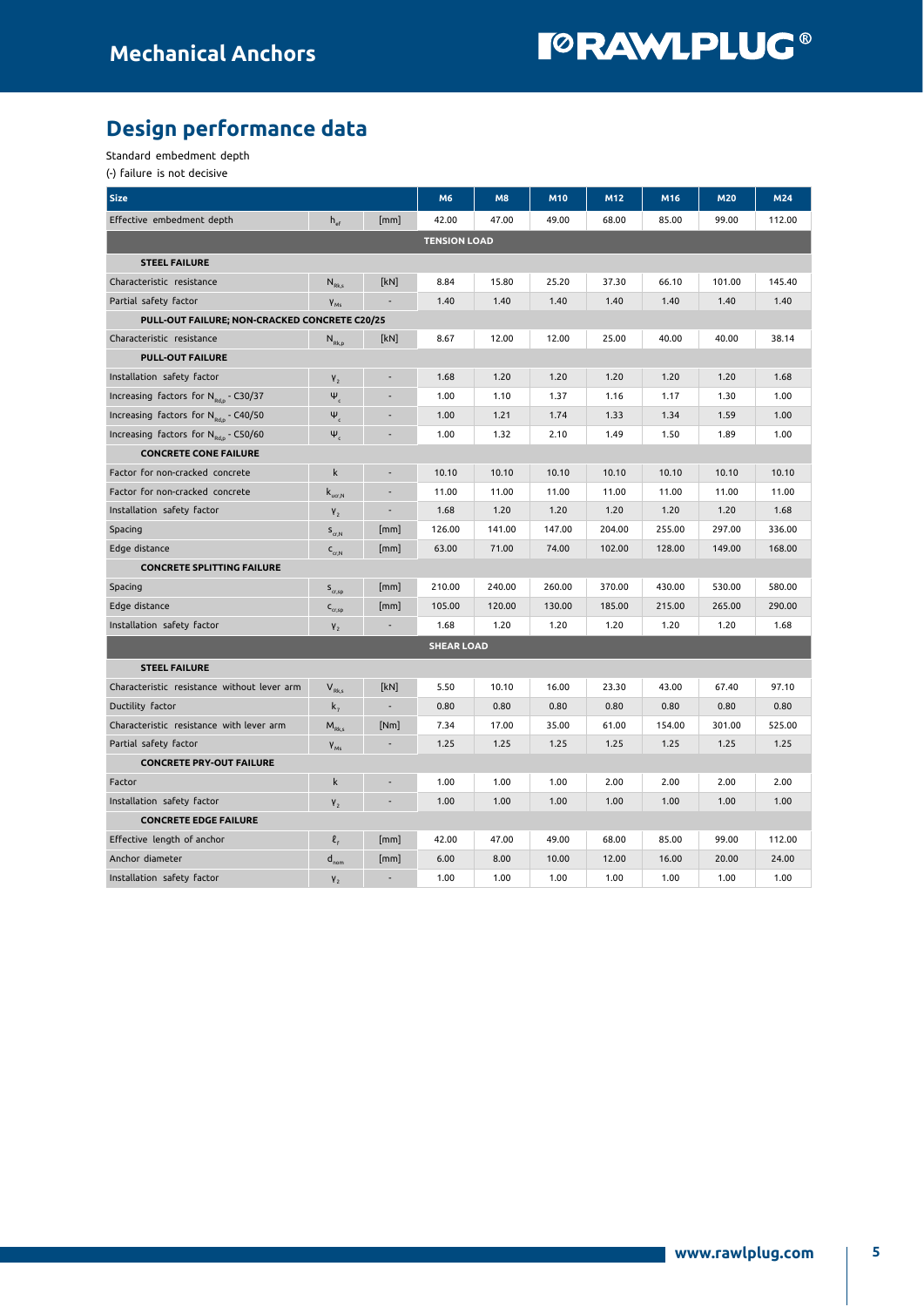### Design performance data

Reduced embedment depth

(-) failure is not decisive

| <b>Size</b>                                       |                                                            |                          |                   |        |        | M12    | M16    | M20    | M24    |  |  |
|---------------------------------------------------|------------------------------------------------------------|--------------------------|-------------------|--------|--------|--------|--------|--------|--------|--|--|
| Effective embedment depth                         | $h_{\rm ef}$                                               | [mm]                     | 22.00             | 32.00  | 39.00  | 48.00  | 65.00  | 79.00  | 97.00  |  |  |
| <b>TENSION LOAD</b>                               |                                                            |                          |                   |        |        |        |        |        |        |  |  |
| <b>STEEL FAILURE</b>                              |                                                            |                          |                   |        |        |        |        |        |        |  |  |
| Characteristic resistance                         | $\mathsf{N}_{\scriptscriptstyle\mathrm{Rk},\mathsf{s}}$    | [kN]                     | 8.84              | 15.80  | 25.20  | 37.30  | 66.10  | 101.00 | 145.40 |  |  |
| Partial safety factor                             | $V_{Ms}$                                                   |                          | 1.40              | 1.40   | 1.40   | 1.40   | 1.40   | 1.40   | 1.40   |  |  |
| PULL-OUT FAILURE; NON-CRACKED CONCRETE C20/25     |                                                            |                          |                   |        |        |        |        |        |        |  |  |
| Characteristic resistance                         | $N_{Rk,p}$                                                 | [kN]                     | 4.27              | 9.00   | 9.00   | 16.00  | 30.00  | 35.00  | 31.92  |  |  |
| <b>PULL-OUT FAILURE</b>                           |                                                            |                          |                   |        |        |        |        |        |        |  |  |
| Installation safety factor                        | V <sub>2</sub>                                             |                          | 1.68              | 1.20   | 1.20   | 1.20   | 1.20   | 1.20   | 1.68   |  |  |
| Increasing factors for N <sub>Rdn</sub> - C30/37  | $\Psi_c$                                                   |                          | 1.00              | 1.25   | 1.36   | 1.20   | 1.12   | 1.18   | 1.00   |  |  |
| Increasing factors for N <sub>Rd,p</sub> - C40/50 | $\Psi_c$                                                   |                          | 1.00              | 1.50   | 1.72   | 1.40   | 1.23   | 1.36   | 1.00   |  |  |
| Increasing factors for N <sub>Rd.p</sub> - C50/60 | $\Psi_c$                                                   |                          | 1.00              | 1.76   | 2.08   | 1.60   | 1.34   | 1.54   | 1.00   |  |  |
| <b>CONCRETE CONE FAILURE</b>                      |                                                            |                          |                   |        |        |        |        |        |        |  |  |
| Factor for non-cracked concrete                   | $\mathsf k$                                                |                          | 10.10             | 10.10  | 10.10  | 10.10  | 10.10  | 10.10  | 10.10  |  |  |
| Factor for non-cracked concrete                   | $\mathsf{k}_{\scriptscriptstyle{\mathsf{ucr},\mathsf{N}}}$ |                          | 11.00             | 11.00  | 11.00  | 11.00  | 11.00  | 11.00  | 11.00  |  |  |
| Installation safety factor                        | V <sub>2</sub>                                             |                          | 1.68              | 1.20   | 1.20   | 1.20   | 1.20   | 1.20   | 1.68   |  |  |
| Spacing                                           | $S_{cr,N}$                                                 | [mm]                     | 66.00             | 96.00  | 117.00 | 144.00 | 195.00 | 237.00 | 291.00 |  |  |
| Edge distance                                     | $C_{cr,N}$                                                 | [mm]                     | 33.00             | 48.00  | 59.00  | 72.00  | 98.00  | 119.00 | 156.00 |  |  |
| <b>CONCRETE SPLITTING FAILURE</b>                 |                                                            |                          |                   |        |        |        |        |        |        |  |  |
| Spacing                                           | $S_{cr,sp}$                                                | [mm]                     | 110.00            | 160.00 | 200.00 | 250.00 | 360.00 | 410.00 | 500.00 |  |  |
| Edge distance                                     | $\mathsf{C}_{\operatorname{cr,sp}}$                        | [mm]                     | 55.00             | 80.00  | 100.00 | 125.00 | 180.00 | 205.00 | 250.00 |  |  |
| Installation safety factor                        | $V_{2}$                                                    |                          | 1.68              | 1.20   | 1.20   | 1.20   | 1.20   | 1.20   | 1.68   |  |  |
|                                                   |                                                            |                          | <b>SHEAR LOAD</b> |        |        |        |        |        |        |  |  |
| <b>STEEL FAILURE</b>                              |                                                            |                          |                   |        |        |        |        |        |        |  |  |
| Characteristic resistance without lever arm       | $V_{Rk,s}$                                                 | [kN]                     | 5.50              | 10.10  | 16.00  | 23.30  | 43.00  | 67.40  | 97.10  |  |  |
| Ductility factor                                  | $k_{7}$                                                    | $\overline{\phantom{a}}$ | 0.80              | 0.80   | 0.80   | 0.80   | 0.80   | 0.80   | 0.80   |  |  |
| Characteristic resistance with lever arm          | $M_{Rk,s}$                                                 | [Nm]                     | 7.34              | 17.00  | 35.00  | 61.00  | 154.00 | 301.00 | 525.00 |  |  |
| Partial safety factor                             | $V_{MS}$                                                   |                          | 1.25              | 1.25   | 1.25   | 1.25   | 1.25   | 1.25   | 1.25   |  |  |
| <b>CONCRETE PRY-OUT FAILURE</b>                   |                                                            |                          |                   |        |        |        |        |        |        |  |  |
| Factor                                            | k                                                          |                          | 1.00              | 1.00   | 1.00   | 1.00   | 2.00   | 2.00   | 2.00   |  |  |
| Installation safety factor                        | $V_{2}$                                                    |                          | 1.00              | 1.00   | 1.00   | 1.00   | 1.00   | 1.00   | 1.00   |  |  |
| <b>CONCRETE EDGE FAILURE</b>                      |                                                            |                          |                   |        |        |        |        |        |        |  |  |
| Effective length of anchor                        | l,                                                         | [mm]                     | 22.00             | 32.00  | 39.00  | 48.00  | 65.00  | 79.00  | 97.00  |  |  |
| Anchor diameter                                   | $\mathsf{d}_{\mathsf{nom}}$                                | [mm]                     | 6.00              | 8.00   | 10.00  | 12.00  | 16.00  | 20.00  | 24.00  |  |  |
| Installation safety factor                        | V <sub>2</sub>                                             | ٠                        | 1.00              | 1.00   | 1.00   | 1.00   | 1.00   | 1.00   | 1.00   |  |  |

### Product commercial data

| <b>Product Code</b>          | <b>Anchor</b>           |             |            | <b>Quantity [pcs]</b> |               |            |       |               |                  |
|------------------------------|-------------------------|-------------|------------|-----------------------|---------------|------------|-------|---------------|------------------|
|                              | <b>Diameter</b><br>[mm] | Length [mm] | <b>Box</b> | Outer                 | <b>Pallet</b> | <b>Box</b> | Outer | <b>Pallet</b> | <b>Bar Codes</b> |
| R-XPT-06050/10               | 6                       | 50          | 100        | 100                   | 16000         | 1.27       | 1.27  | 233.2         | 5906675233499    |
| R-XPT-06065/5                | 6                       | 65          | 100        | 100                   | 16000         | 1.55       | 1.55  | 278.0         | 5906675233505    |
| R-XPT-06085/25               | 6                       | 85          | 100        | 100                   | 16000         | 1.85       | 1.85  | 326.0         | 5906675233512    |
| R-XPT-06100/40               | 6                       | 100         | 100        | 100                   | 16000         | 2.1        | 2.1   | 370.8         | 5906675250311    |
| R-XPT-08050/5 <sup>1)</sup>  | 8                       | 50          | 100        | 100                   | 16000         | 2.3        | 2.3   | 396.4         | 5906675250328    |
| R-XPT-08060/10 <sup>1)</sup> | 8                       | 60          | 100        | 100                   | 16000         | 2.6        | 2.6   | 446.0         | 5906675234601    |
| R-XPT-08065/15 <sup>1)</sup> | 8                       | 65          | 100        | 100                   | 16000         | 2.7        | 2.7   | 465.2         | 5906675250335    |
| R-XPT-08075/10 <sup>1)</sup> | 8                       | 75          | 100        | 100                   | 16000         | 3.1        | 3.1   | 518.0         | 5906675233536    |
| R-XPT-08080/15 <sup>1)</sup> | 8                       | 80          | 100        | 100                   | 16000         | 3.2        | 3.2   | 542.0         | 5906675250342    |
| R-XPT-08085/20 <sup>1)</sup> | 8                       | 85          | 100        | 100                   | 16000         | 3.4        | 3.4   | 578.8         | 5906675249636    |
| R-XPT-08095/30 <sup>1)</sup> | 8                       | 95          | 100        | 100                   | 12000         | 3.7        | 3.7   | 469.2         | 5906675233543    |